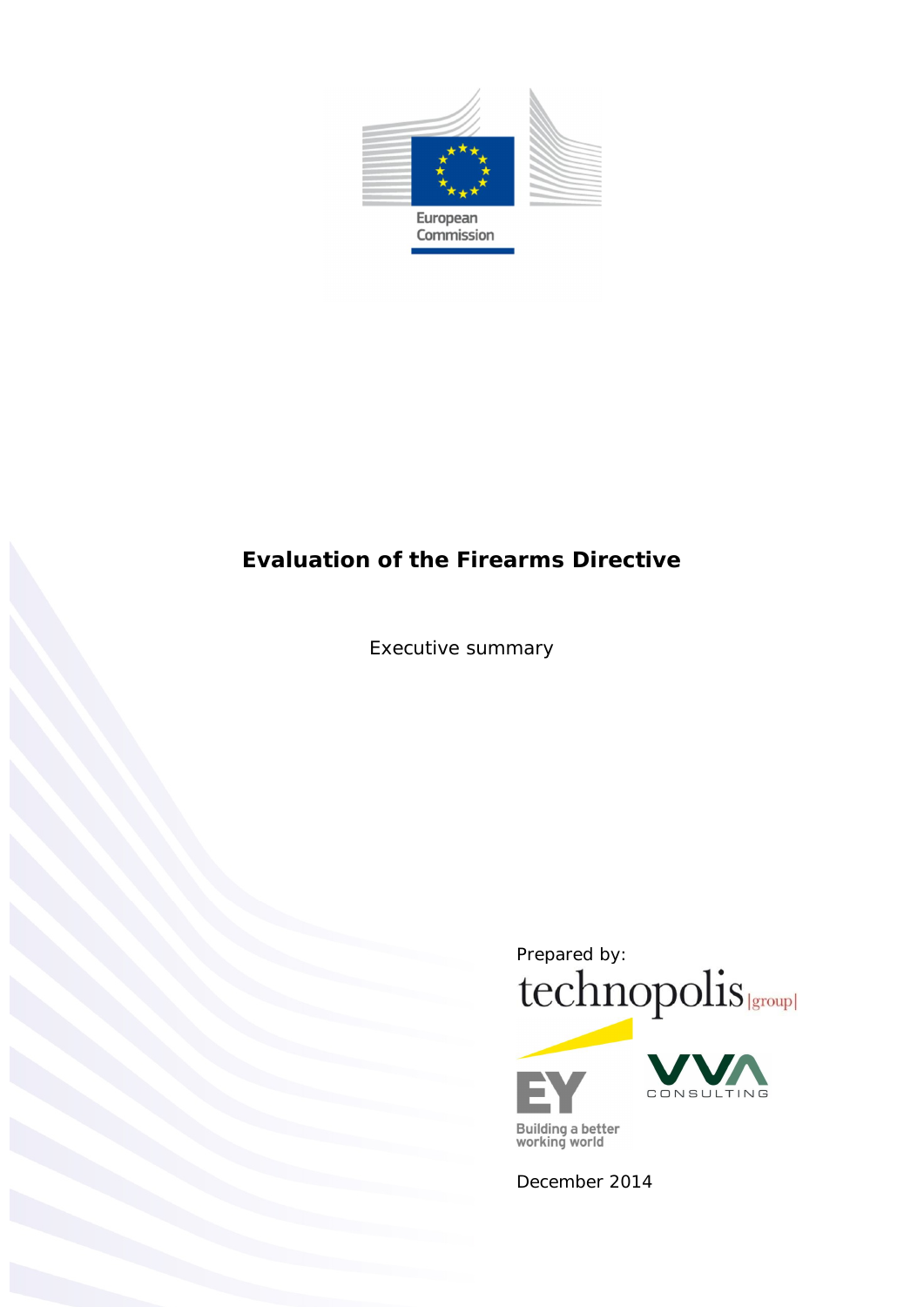**- Executive Summary -**

#### DISCLAIMER

By the European Commission, Directorate-General for Enterprise and Industry

This document has been prepared for the European Commission however it reflects the views only of the authors, and the Commission cannot be held responsible for any use which may be made of the information contained therein.

ISBN: 978-92-79-35113-6 DOI: 10.2769/89829 © European Union, 2014. All rights reserved. Certain parts are licensed under conditions to the EU. Reproduction is authorized provided the source is acknowledged.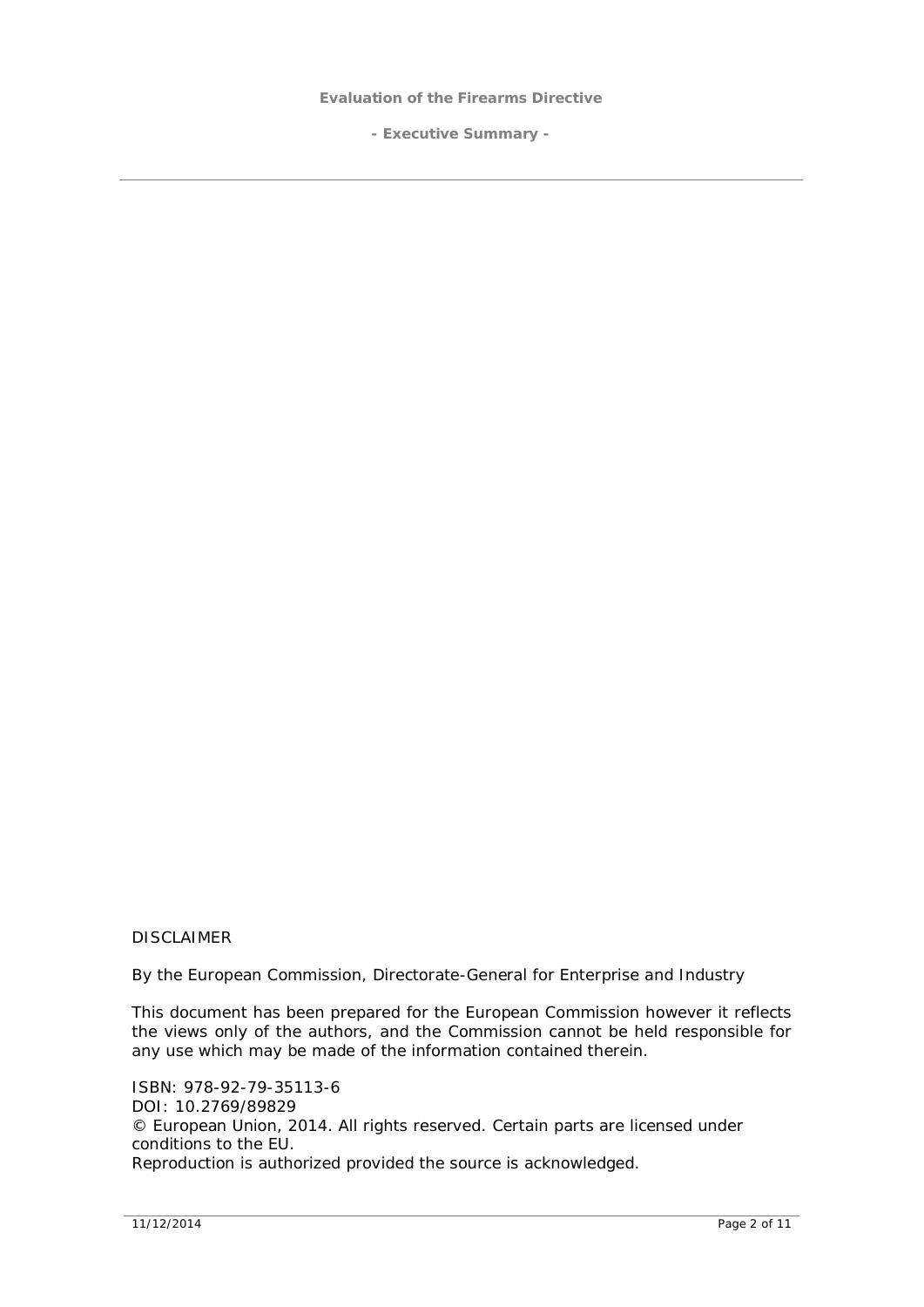# **The Evaluation of the Firearms Directive**

The Firearms Directive<sup>1</sup> (i.e. Directive 91/477/EEC as amended by Directive 2008/51/EC) aims at balancing internal market objectives (i.e. cross border movement of firearms) and security policy objectives (i.e. high level of security and protection against criminal acts and illicit trafficking) within the EU.

The Firearms Directive was adopted in 1991. At that time, intra-EU frontiers and borders controls were about to be abolished including the firearms sector, which raised concerns as regards security safeguards. The Directive thus laid down the minimum requirements that Member States should impose as regards the acquisition and possession of the different categories of firearms to facilitate commercial exchange across Member Sates while guaranteeing the security of EU citizens. Furthermore, it regulates the conditions for the transfer of firearms across Member States, while granting more flexible rules for the transfer of hunting and target shooting weapons.

The Firearms Directive is part of a set of initiatives taken at international level for the regulation of firearms. Its amendment in 2008 reinforces its security dimension to meet the EU international obligations which result from the Firearms Protocol<sup>2</sup>, in particular Art. 10 thereof on the prevention of illicit manufacturing and trade of firearms, their components and ammunition.

The EU legislation includes comprehensive rules on the acquisition, possession and import/export of firearms, but it also leaves scope for national interpretation, standards and procedures on several aspects. Within the EU framework, Member States are indeed allowed to take more stringent measures in order to meet specific national needs.

Based on this overall context, this study aims at evaluating the Firearms Directive in terms of its relevance to current security and market needs, the consistency of its implementation across EU Member States, its effectiveness and efficiency, and the added value of the EU intervention in this field. The aim is to support the Commission in answering the requirement of Art. 17 of the Directive calling on the Commission, by end of July 2015, to "*submit a report to the EP and the Council on the situation resulting from the application of this Directive accompanied, if appropriate, by amending proposals*".

This evaluation is also included in the Commission's Regulatory Fitness and Performance Programme (REFIT), which aims at reviewing the entire stock of EU legislation to identify burdens, inconsistencies, gaps, overlaps and obsolete measures and to make, where necessary, proposals to follow-up on the findings of the review (COM(2013)685 and Annex).

#### *Relevance*

14 years after its first evaluation by the European Commission, **the Firearms Directive proves to be relevant to current market needs and to most security risks**. Concerns raised by economic operators involved in the study do not relate to the Directive itself but rather to the different implementing measures

<sup>1</sup> Directive 91/477/EEC, OJ L 256, 13.9.1991, p. 51

<sup>&</sup>lt;sup>2</sup> UN Protocol against the Illicit Manufacturing of and Trafficking in Firearms, Their Parts and Components and Ammunition (Firearms Protocol), adopted in 2001 by the GA with resolution 55/255 and entered into force on 3 June 2005.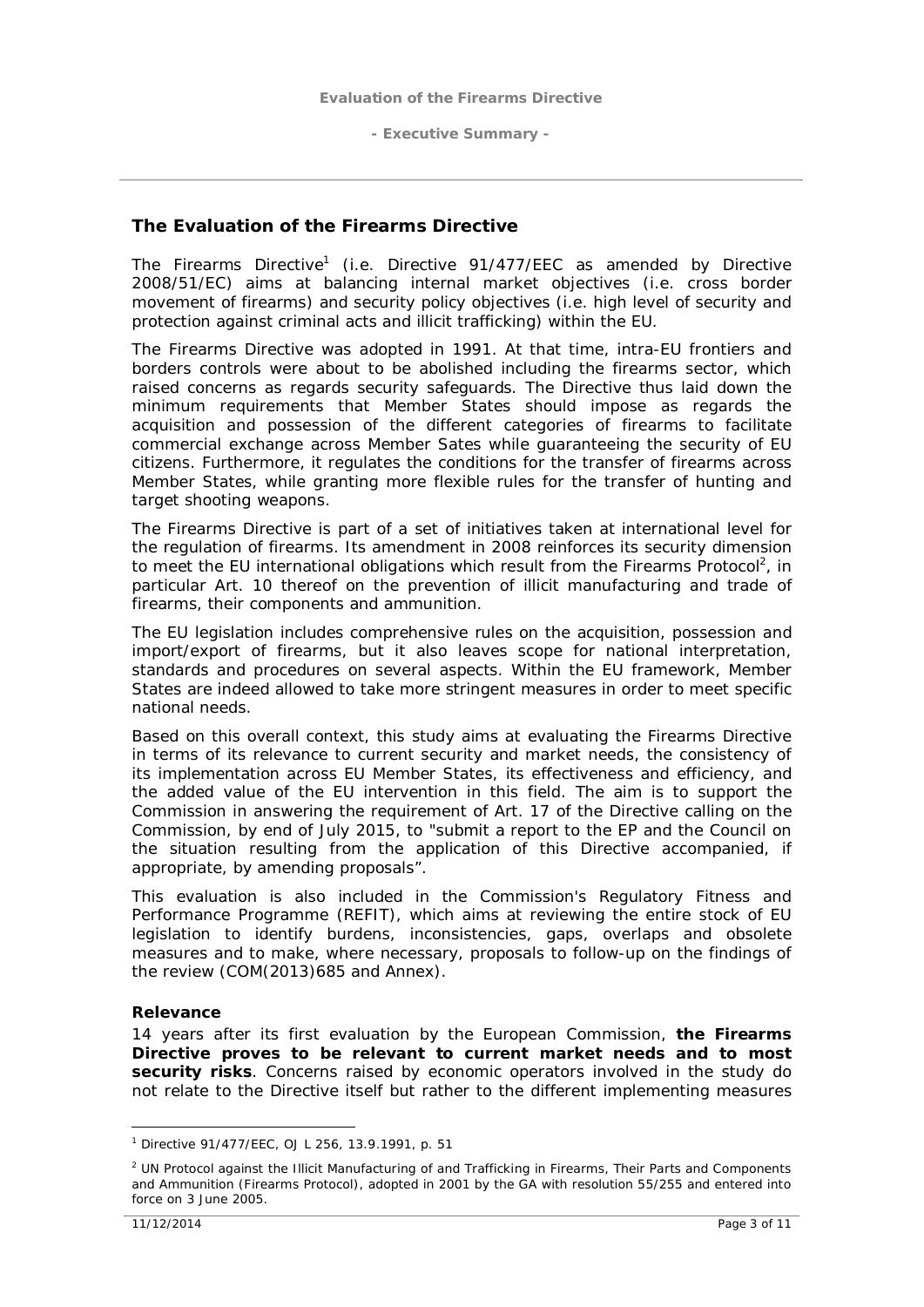and procedures that Member States have adopted. Such heterogeneous measures are a source of additional burden and costs that impact negatively on the cross border movement of firearms.

As for security, most of the concerns at EU level fall within the scope of the Directive. Specifically, trade in firearms parts and cases of reactivation of deactivated firearms challenge the approach to "essential components" included in the Directive.<sup>3</sup> The Directive requires a mark to be affixed to an essential component of a firearm, the destruction of which would render the firearm unusable. The Directive does not clearly require the marking of all essential components of the firearm. By disassembling a marked firearm and selling the parts separately, a number of unmarked essential components enter the market, and access to these facilitates the reactivation of deactivated weapons.

"Convertibility" is another term that has left room for national interpretation and contributed to cases of conversion of alarm weapons into firearms shooting live ammunition. The EU definition of firearms includes convertible alarm weapons but the Firearms Directive does not include a definition, standard or guideline on what items are convertible.

Other concerns relating, for instance, to altered or erased marks and firearms thefts, have a more local dimension and would require an improved sharing of responsibilities among Member States to adequately address them.

New technologies (e.g. 3D printing) and new sales channels (e.g. internet) may challenge in the future the scope of the Directive which, for the moment, seems to be adequate to face current concerns.

#### *Consistency in the implementation of the Directive across Member States*

A good level of harmonisation has been achieved through the introduction of the **European Firearms Pass** which substituted a number of documents that were previously requested for hunters and marksmen to move across Member States. The European Firearms Pass was adopted by all Member States. Similarly, national **computerised data-filing systems** whose implementation is foreseen by the Firearms Directive by the end of 2014, have already been implemented in most MS.

Nonetheless, the use of a Directive inevitably left a number **of differences** resulting both from national choices (as foreseen by Art. 3<sup>4</sup>) about how to implement the various provisions and from pre-existing national approaches. In most cases these differences are the source of market and security concerns that need to be addressed in proportion to their severity and magnitude.

Firstly, differences relate to the interpretation of **key terms** included in the Directive. Essential components, brokers, alarm weapons and antique weapons are among the most controversial. The inconsistencies between EU legislation and the United Nations Firearms Protocol as to the definition of essential components and

<sup>&</sup>lt;sup>3</sup> For the purposes of this Directive "essential component" shall mean the breach-closing mechanism, the chamber and the barrel of a firearm which, being separate objects, are included in the category of the firearms on which they are or are intended to be mounted (*art. 1b*). For the purposes of this Directive "firearms" means [..] any essential component (*Annex IB*). Member States shall ensure either that any firearm or part placed on the market has been marked and registered in compliance with this Directive, or it has been deactivated (*art. 4.1*).

<sup>4</sup> "Member States may adopt in their legislation provisions which are more stringent than those provided for in this Directive, subject to the rights conferred on residents of the Member States by Article 12(2)". (Art 3 of the Firearms Directive).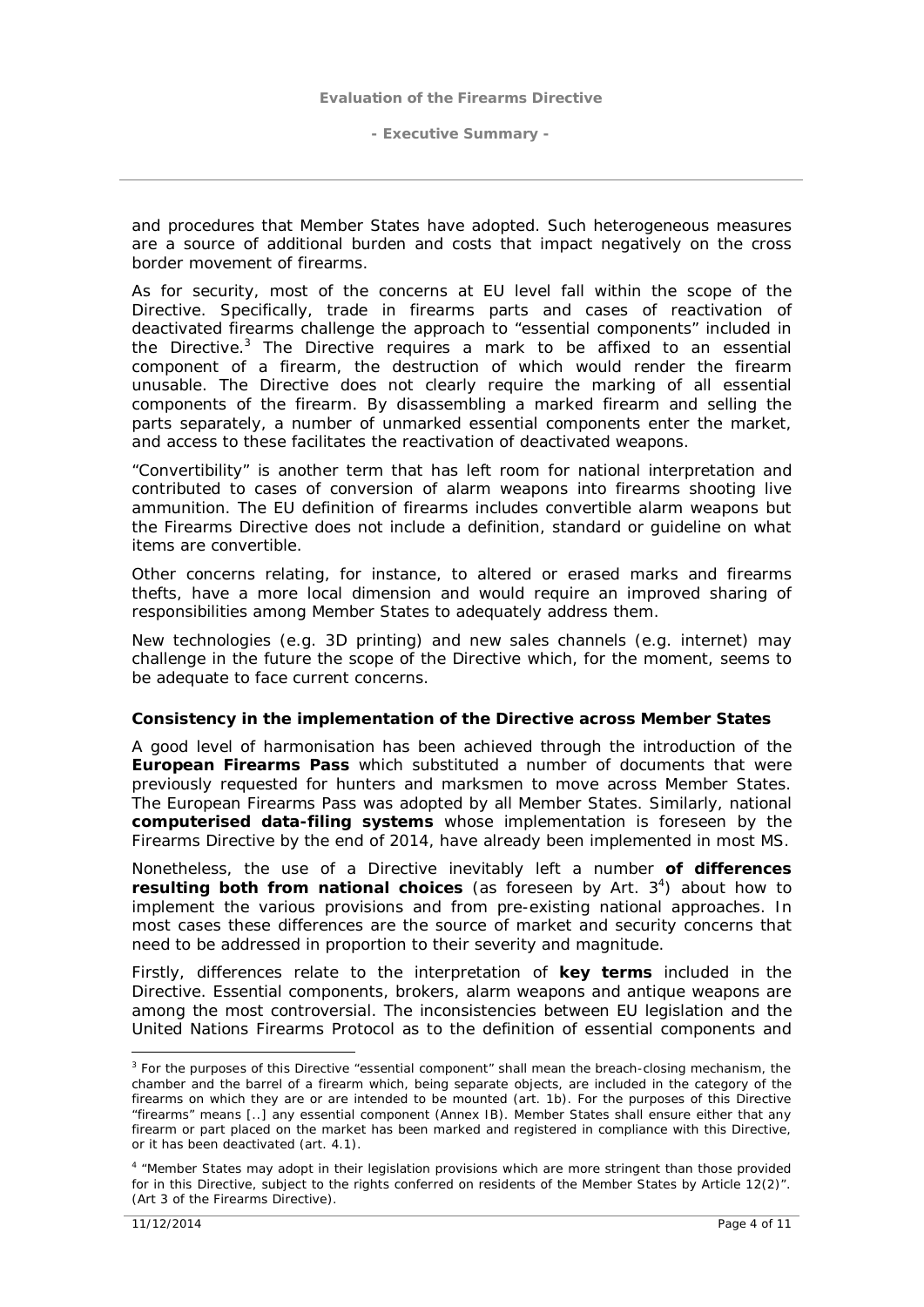the lack of clarity of the Directive in the definition of a broker, the convertibility criteria for alarm weapons and the criteria to define an antique weapon, left room for national interpretations and in some cases led to security problems (e.g. trade in parts and components, conversion of alarm weapons).

Inconsistencies have also been identified in the implementation of the Directive's provisions. The firearms **categories**, the main tool introduced by the Directive to achieve harmonisation, are illustrative in this regard as they have generated different interpretations. Member States have the flexibility to create sub-divisions and the discretion to draw stricter boundaries in national legislation. Thus they, for instance, refer to categories to identify the different types of firearms independently from the specific regulatory regime to be applied (i.e. prohibited, under authorization, under declaration, not subject to requirements). Furthermore, there are cases of Member States implementing the four categories of the Directive while adopting more stringent rules than the ones included in the Directive. Member States have also adopted different approaches to categorising weapons that are normally outside the scope of the Directive - alarm weapons and deactivated firearms – considered in some cases as subject to the same rules as firearms. These differences have generated information costs for Member State competent authorities and economic operators to collect information on regulation in use in different countries.

As regards **marking**, despite the fact that most Member States follow the common information requirements established by the Directive, there are differences in marking standards adopted at national level. Member States still mark a different number and different types of firearms parts, and they use different marking techniques and procedures. These differences hinder the tracing capacities of law enforcement authorities.

Another area of differentiation is **deactivation**. Without common technical guidelines provided by the EC (as foreseen in Directive – Annex I), Member States have all implemented their specific deactivation procedures, which differ in terms of techniques and in terms of the national definition of essential components. Differences in deactivation standards allow the circulation of deactivated firearms with different levels of security and they facilitate the illegal trade in firearms parts.

#### *Effectiveness*

**Overall the Firearms Directive has positively contributed to the functioning of the internal market** supporting the cross border movement of firearms and maintaining high levels of security. Nonetheless its potential contribution could be further improved.

As for internal **market objectives**, the introduction of categories and related regulatory regimes prevented the potential market distortion linked to the abolition of internal controls. Nonetheless, different interpretations at national level have limited the magnitude of the expected benefits of EU intervention. Economic operators (producers – especially SMEs, dealers and brokers) incur information costs to understand rules and procedures in force in other MS, and this makes trade among Member States time-consuming and more costly. Such information costs may be counterbalanced by the advantages of the information sharing requirements foreseen by the Directive. However, to date, information sharing among Member States is still not fully operational, and information on national implementing regulations are not always accessible, with a resulting negative impact in terms of both effectiveness and efficiency.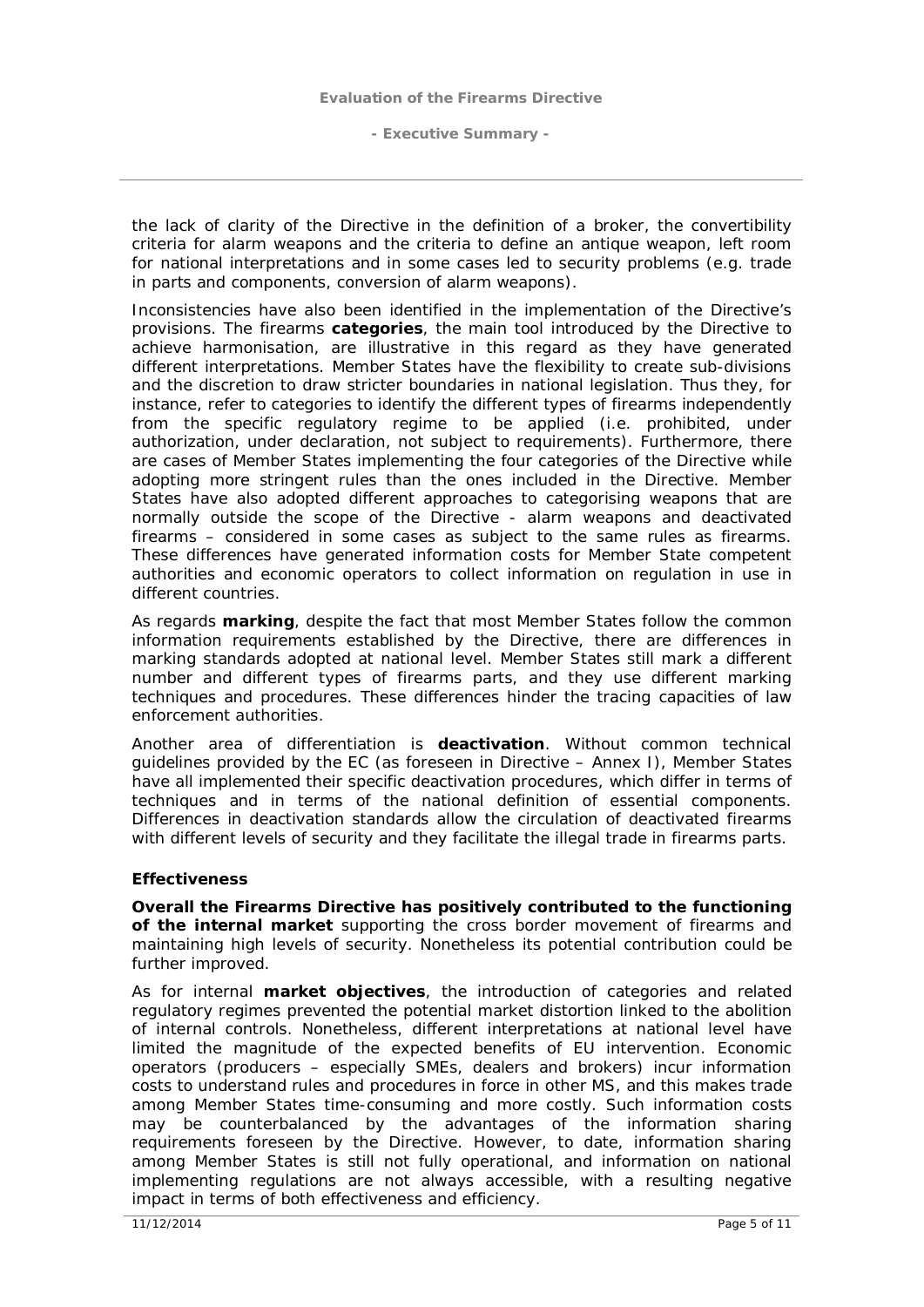National approaches to categories have also impacted the other major tool introduced by the Directive - the European Firearms Pass. Obstacles to the free movement of marksmen have originated from the fact that firearms commonly used for sport shooting may be forbidden in some Member States (e.g. parabellum 9 mm in Italy). Nonetheless, these are limited cases and the European Firearms Pass proved to be an effective measure, strongly contributing to simplification of procedures for the transfer of hunting and sport shooting firearms across Member States.

As regards the **security objective**, the level of security and protection against criminal acts and illicit trafficking has been improved with the introduction of additional tracing requirements for Member States competent authorities (i.e., establishment of the computerised data-filing system in which all firearms subject to the Directive shall be recorded) and for dealers (i.e., the maintenance of a register of all firearms transactions). The comprehensiveness and accuracy of information on firearms and firearms owners available to law enforcement has improved remarkably and is expected to further increase once all the national computerised data systems are fully operational and, ideally, integrated. The introduction of marking requirements has also positively contributed to the same objective of improving the tracing of firearms as Member States appear to mark the same information on firearms, strengthening law enforcement capacities in solving cross-border criminal offences involving civilian firearms.

Nonetheless, the type and number of parts on which the mark should be affixed differ across EU. The differences arise, on the one hand, from the failure of some EU Member States to treat essential components as firearms, and on the other hand, from the exemption of essential components in the marking obligations of the Directive. Moreover the inconsistencies between the United Nations Firearms Protocol which has a more inclusive definition of essential components and the EU Firearms Directive have created further differences in national marking approaches. This is the source of cases of illicit trade of firearms parts and reactivation of deactivated firearms. Although there is limited evidence of such cases, re-activation of deactivated firearms represents a security concern for police forces throughout the EU. The EU is indeed under the current legal framework unprepared to address the potential risks of reactivation as common technical guidelines are still under preparation (as requested in the Firearms Directive) and deactivated firearms with different levels of security circulate in the EU.

Another area for improvement relates to alarm weapons. In this regard, the existing differences in the classification of this type of weapons together with cases of criminal offences committed with alarm weapons converted into firearms shooting live ammunition point to the need for a revision of the approach of the Directive to alarm weapons. Alarm and signal weapons are currently excluded from the definition of firearms in the Firearms Directive "provided that they can be used for the stated purpose only" and that they cannot be converted to fire live ammunition. However, whether or not a weapon can be converted to fire a live round is currently determined by national authorities, and there are no common technical guidelines related to convertibility. As a consequence, there are Member States where these weapons can be bought with no license or declaration and others where they are considered as firearms and subject to the same rules.

Finally, it is worth mentioning that the analysis of achievements in terms of security was limited by the current lack of a comprehensive information base including specific and detailed data on criminal offences committed with legally owned firearms, converted alarm weapons, or reactivated firearms in EU Member States.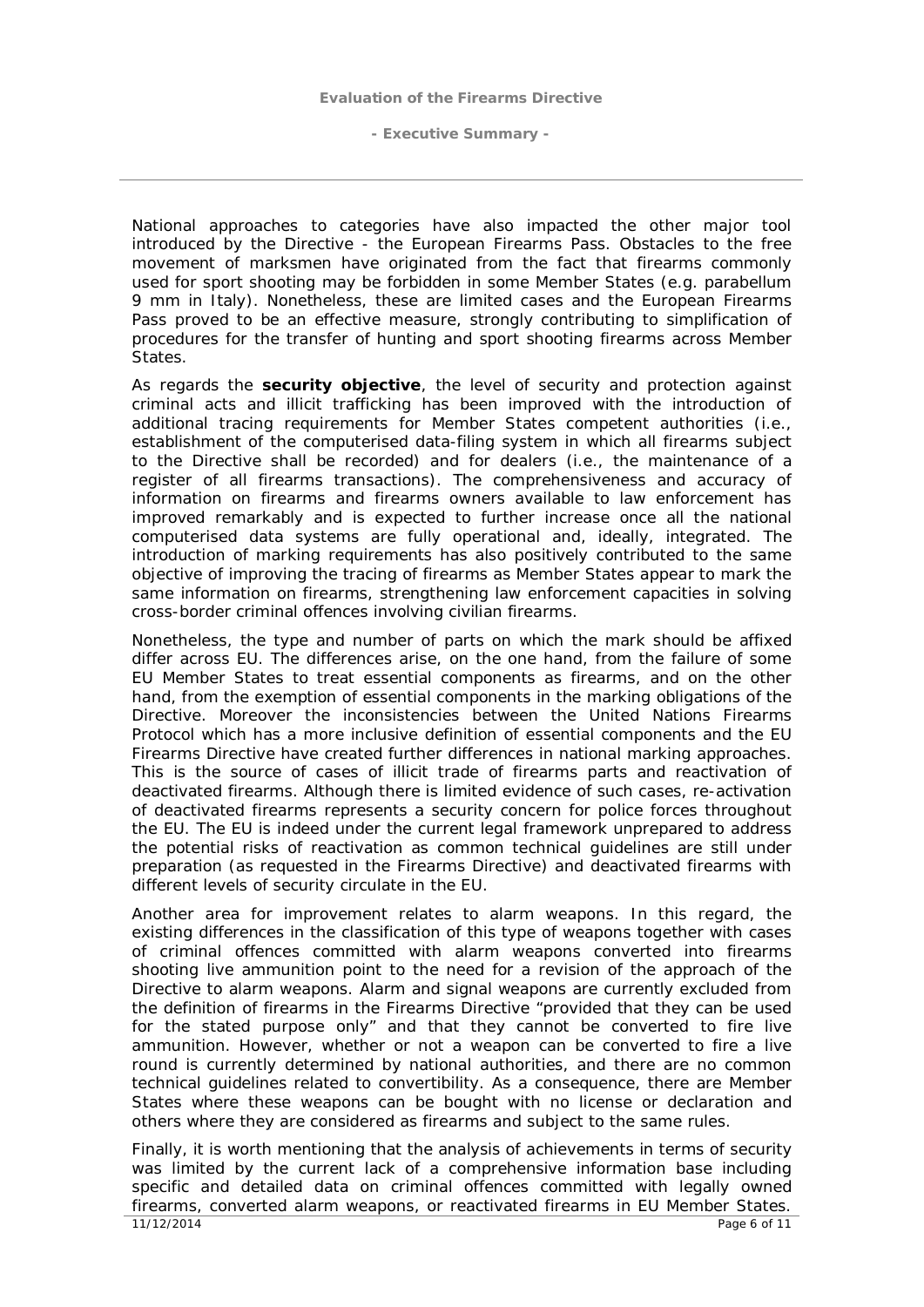This is one of the major obstacles preventing policy makers from designing evidence-based policies dealing with civilian firearms.

#### *Efficiency*

The overall results of the Directive have been achieved at **reasonable costs**. The Firearms Directive does not prescribe any major infrastructure investment (except for the creation of a computerised data-filing system). Costs related to the implementation of different provisions serve various objectives and are distributed fairly among interested stakeholders.

Costs and burdens linked to the Directive are considered affordable and proportionate to the objectives by the interested parties. The **administrative burden** and costs perceived by stakeholders (i.e. national competent authorities, economic operators and users) are more linked to the different and sometimes inefficient administrative procedures implementing the Directive at national level rather than to the Directive itself. A reduction of these costs would be seen as an improvement.

### *Added value of EU intervention*

Even though some implementation differences still persist across Member States hindering the achievement of optimal results, the **added value of EU intervention in the firearms sector is undeniable**.

Through the establishment of common minimum requirements for the acquisition, possession and transfer of firearms, the Directive laid down the basis for the internal market for civilian firearms, limited the "fears" that economic operators might have considering the abolition of internal borders, and minimised the risks of market bottlenecks. Moreover common rules included in the Directive (e.g. minimum age, a demonstrated good reason to own a firearm) also granted minimum security thresholds to all EU citizens, preventing Member States from adopting less stringent regulations.

In a Europe without borders, and in view of future enlargement to countries with significantly different firearms culture and regulations, the identification of common minimum operating rules for this sector has been the starting point for the creation of a level playing field. Furthermore, regulation at EU level has also contributed to the creation of an EU identity for all producers, dealers or brokers operating within the sector that currently share common requirements and standards.

#### **Recommendations**

Based on the evaluation results and identified areas for improvement, the following Table shows a synthetic overview of the study recommendations. They are presented in relation to the problems and gaps they are meant to address with responsible stakeholders and the associated level of priority (L= Low, M= Medium, H= High). This latter has been defined according to 3 criteria: i) the impact on the two specific objectives of the Directive - cross-border movement of firearms and maintenance of high level of security for EU citizens; ii) the feasibility taking into account political acceptability, difficulties/risks for implementation and costs of change/implementation; iii) the intensity of the problem according to stakeholders as expressed during interviews and through the survey.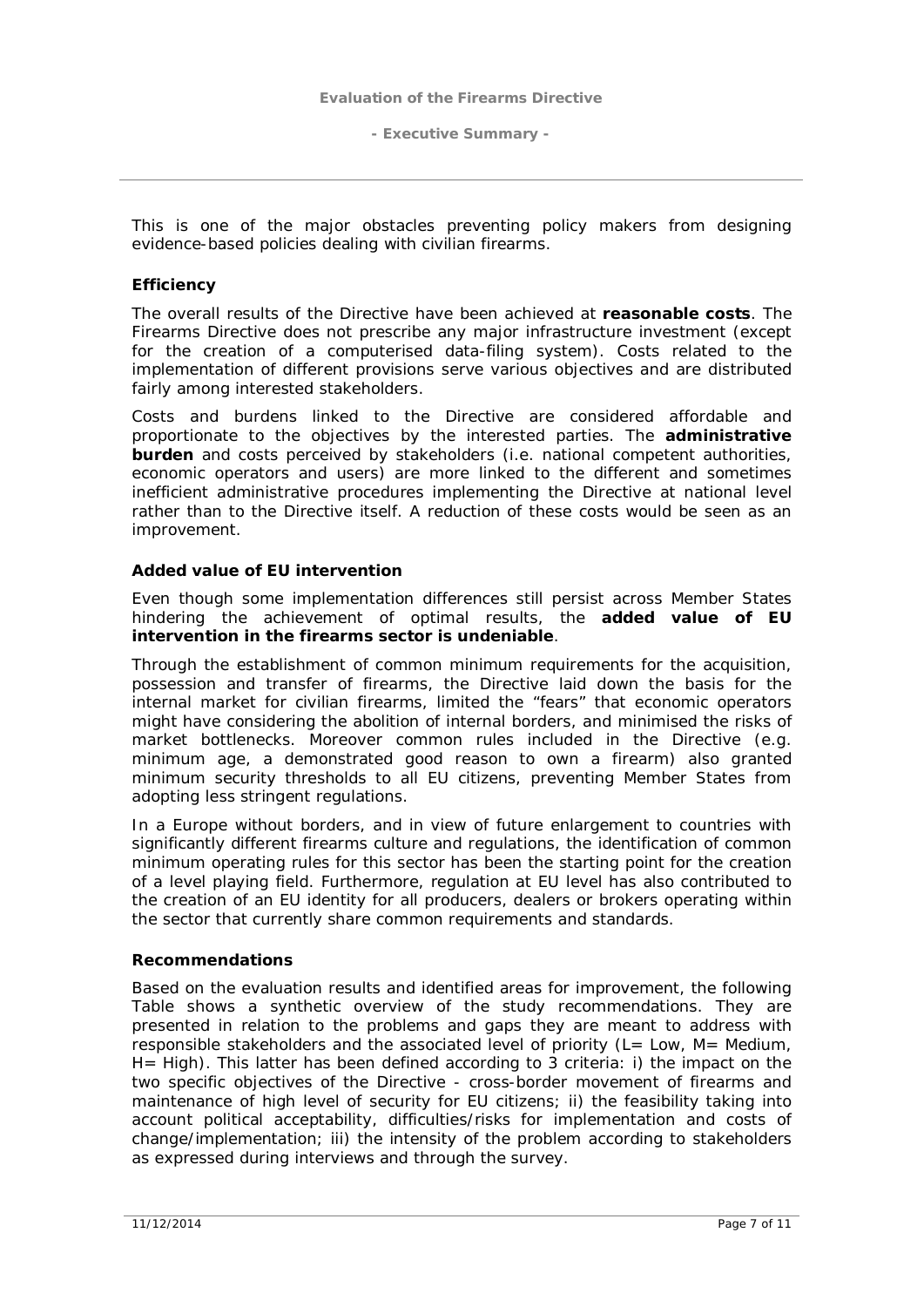| <b>RECOMMENDATION</b>                                                                                                                           | I DENTIFIED PROBLEMS, GAPS AND ISSUES                                                                                                                                                                                                                                                                                                                                                                                | <b>RESPONSIBLE</b><br><b>STAKEHOLDERS</b>                                                                                | <b>PRIORITY</b> | $\overline{5}$<br>$\bar{\Phi}$ | Feasibility | Relevance f<br>stakeholder      |
|-------------------------------------------------------------------------------------------------------------------------------------------------|----------------------------------------------------------------------------------------------------------------------------------------------------------------------------------------------------------------------------------------------------------------------------------------------------------------------------------------------------------------------------------------------------------------------|--------------------------------------------------------------------------------------------------------------------------|-----------------|--------------------------------|-------------|---------------------------------|
| 1. Enhance transparency and<br>accessibility of national rules<br>implementing the Directive (Non<br>legislative)                               | Information costs for economic operators and MS authorities<br>$\bullet$<br>originating in differences in implementation of the Directive's<br>provisions among MS;<br>Burden resulting from the diversity of administrative procedures<br>$\bullet$<br>adopted to implement the Directive's requirements for each<br>category.                                                                                      | EC and<br>representatives of<br>MS competent<br>authorities<br>implementing the<br>relevant laws.                        | H               | H                              | H           | H<br>(MS, 1,<br>$\overline{11}$ |
| 2. Examine interoperability between<br>the information systems created at<br>national level (Non legislative)                                   | Lack of information on the structure of content included in<br>$\bullet$<br>national data filing systems and the possibility to be<br>interconnected.                                                                                                                                                                                                                                                                | EC and national<br>experts from each<br>MS selected among:<br>Police/forensic<br>authorities;<br>Experts on<br>firearms: | H               | H                              | H           | (MS)                            |
| 3. Define an agreed approach to the<br>classification of hunting and sporting<br>firearms and clarify the rules of the<br>EFP (Non legislative) | Different classification of hunting and sporting firearms across MS<br>$\bullet$<br>creating obstacles to the movement of hunters and sport<br>shooters:<br>Restrictive interpretation of some rules related to the use of the<br>$\bullet$<br>EFP (i.e. number of firearms that can be registered on the Pass,<br>request for only an invitation to a competition as a proof of<br>hunting and sporting activities) | EC, MS competent<br>authorities, hunting<br>and sporting<br>associations,<br>hunting and sporting<br>producers           | M               | M                              | M           | L(U)                            |
| 4. Conduct in-depth analysis on key<br>issues (Non legislative)                                                                                 | The progressive alignment of MS towards common and more<br>$\bullet$<br>detailed firearms' ownership requirements than the ones indicated<br>in the Directive suggest a possible revision of criteria included in                                                                                                                                                                                                    | EC                                                                                                                       | M               | H                              | L           | $L$ (MS)                        |

## **Table 1 - Overview of the recommendations**

<sup>&</sup>lt;sup>5</sup> Please consider that "MS" stands for National competent authorities, "I" stand for Industry representatives – including SMEs, and "U" stands for Users' representatives.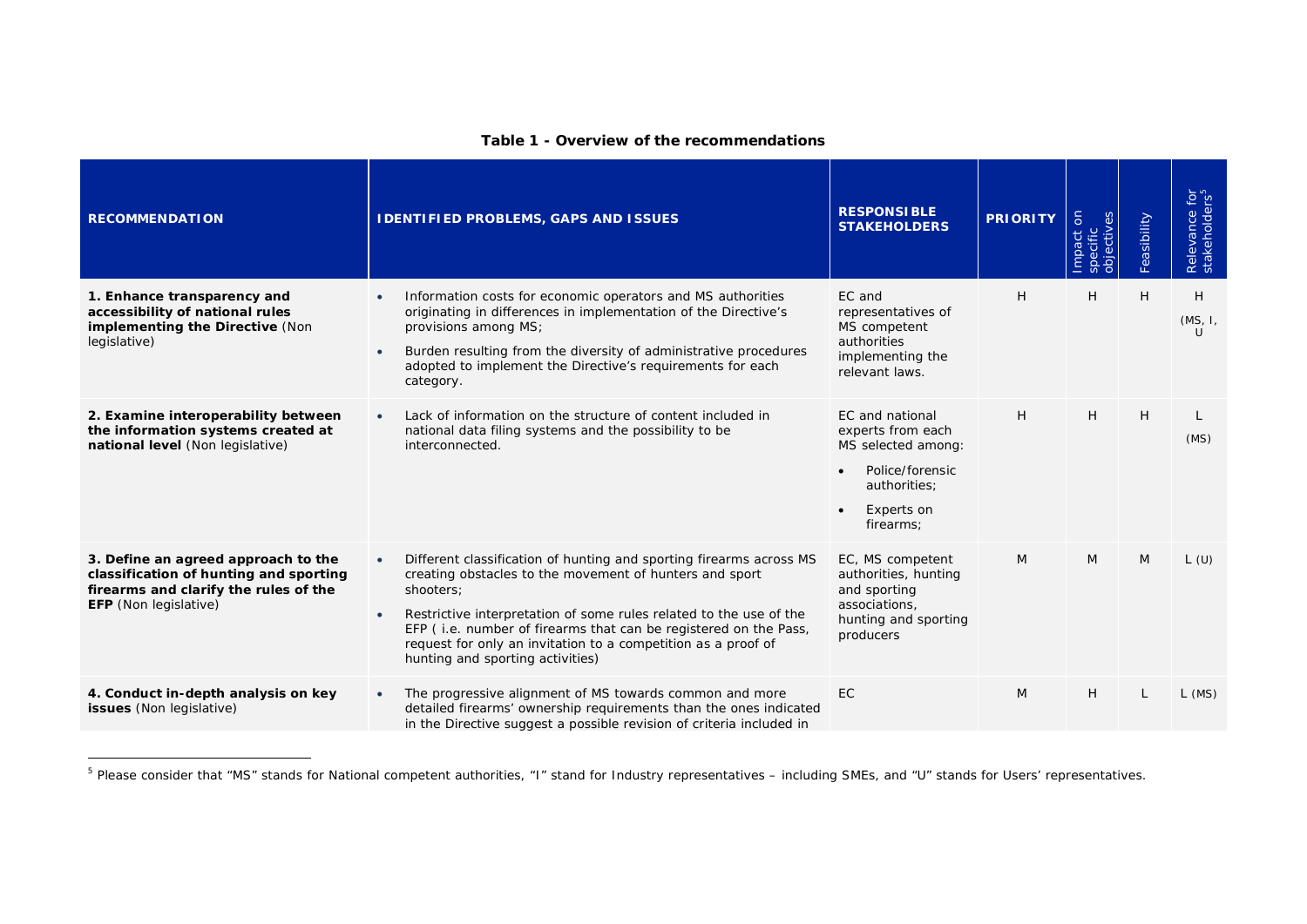**- Executive Summary -**

| <b>RECOMMENDATION</b>                                                            | I DENTIFIED PROBLEMS, GAPS AND ISSUES                                                                                                                                                                                                                                                                                                                                                                                                                                                                                                                                                                                                                         | <b>RESPONSIBLE</b><br><b>STAKEHOLDERS</b>                                                                                                                    | <b>PRIORITY</b> | $\delta$<br><b>bjectives</b><br>mpact<br>pecific | Feasibility | Relevance for<br>stakeholders <sup>5</sup> |
|----------------------------------------------------------------------------------|---------------------------------------------------------------------------------------------------------------------------------------------------------------------------------------------------------------------------------------------------------------------------------------------------------------------------------------------------------------------------------------------------------------------------------------------------------------------------------------------------------------------------------------------------------------------------------------------------------------------------------------------------------------|--------------------------------------------------------------------------------------------------------------------------------------------------------------|-----------------|--------------------------------------------------|-------------|--------------------------------------------|
|                                                                                  | the Directive;<br>Current differences in the interpretation of the term "broker" may<br>$\bullet$<br>suggest the risk that the activity of brokers is not properly<br>regulated and may create serious vulnerabilities;<br>The public availability of information on how to convert semi-<br>$\bullet$<br>automatic weapons in automatic weapons may suggest that these<br>firearms may be more dangerous than other category B firearms.                                                                                                                                                                                                                     |                                                                                                                                                              |                 |                                                  |             |                                            |
| 5. Define common criteria on<br>convertibility of alarm weapons<br>(Legislative) | Converted alarm weapons have been used in several crimes and<br>$\bullet$<br>are a matter of concern for a number of EU MS:<br>Uncertainty for law enforcement activities, since the weapons<br>$\bullet$<br>defined as "alarm weapons" can be requiated in different manners<br>across MS;<br>High number of Turkish alarm weapons entering the EU, which<br>$\bullet$<br>appear to be more easily convertible than the ones produced in<br>the EU.<br>Legal uncertainty and lack of clarity for economic operators as to<br>$\bullet$<br>which rules apply to alarm weapons;<br>Burden/obstacles linked to the different national requirements<br>$\bullet$ | EC and national<br>experts from each<br>MS selected among:<br>Police/forensic<br>authorities;<br>Experts on<br>firearms;<br>Representatives<br>of producers. | M               | M                                                | M           | M<br>(MS, I)                               |
| 6. Harmonise rules on marking<br>(Legislative)                                   | Limited traceability of firearms across borders and law<br>$\bullet$<br>enforcement capacity: MS apply different marking and<br>registration requirements;<br>Risk of alteration and erasing of the marks<br>$\bullet$                                                                                                                                                                                                                                                                                                                                                                                                                                        | EC, Proof<br>Houses/MS<br>authorities<br>responsible for<br>marking in different                                                                             | M               | M                                                | M           | M<br>(MS, I)                               |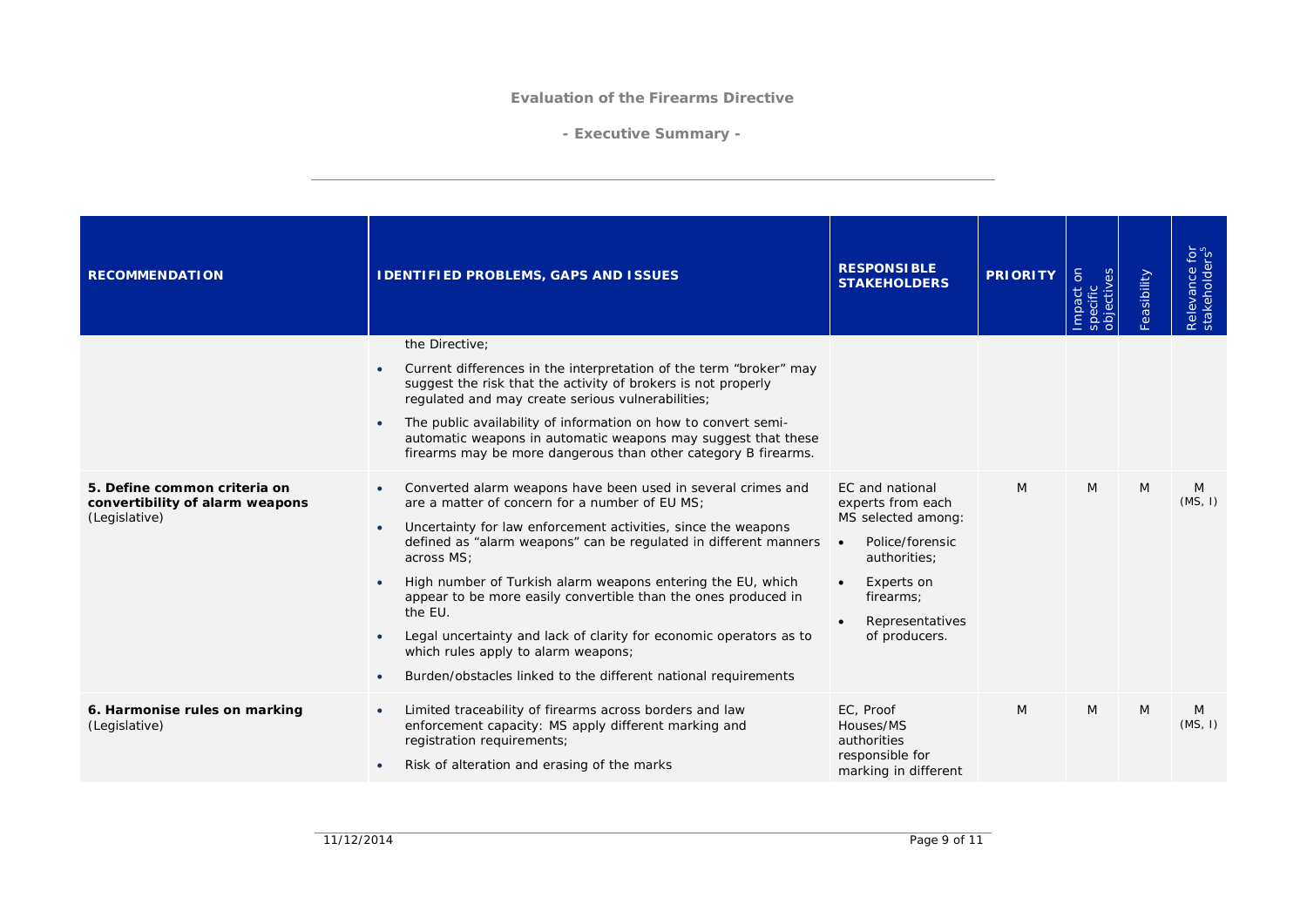**- Executive Summary -**

| <b>RECOMMENDATION</b>                                                | I DENTIFIED PROBLEMS, GAPS AND ISSUES                                                                                                                                                                                                                                                                                                                                                                                                                                     | <b>RESPONSIBLE</b><br><b>STAKEHOLDERS</b>                                                                                                                             | <b>PRIORITY</b> | $\delta$<br>objectives<br>mpact<br>specific | Feasibility | Relevance for<br>stakeholders <sup>5</sup> |
|----------------------------------------------------------------------|---------------------------------------------------------------------------------------------------------------------------------------------------------------------------------------------------------------------------------------------------------------------------------------------------------------------------------------------------------------------------------------------------------------------------------------------------------------------------|-----------------------------------------------------------------------------------------------------------------------------------------------------------------------|-----------------|---------------------------------------------|-------------|--------------------------------------------|
|                                                                      | Potential issues in terms of traceability of essential components:<br>$\bullet$<br>given the absence of a common definition of essential<br>components, some parts can circulate with no marking and be<br>used in another MS to build or reactivate a firearm.                                                                                                                                                                                                           | MS, representatives<br>of producers.                                                                                                                                  |                 |                                             |             |                                            |
| 7. Harmonise standards and rules on<br>deactivation (Legislative)    | Potential reactivation of deactivated firearms for criminal<br>$\bullet$<br>offences;<br>Circulation of deactivated firearms with different levels of security<br>$\bullet$<br>(depending on the security of the deactivation procedures applied<br>or on the appropriateness of controls performed by competent<br>authorities);<br>Trade in firearms parts that have not been permanently<br>$\bullet$<br>deactivated and can be used to build or reactivate a firearm: | EC. MS<br>representatives and<br>firearms experts                                                                                                                     | M               | L                                           | M           | M<br>(MS, U)                               |
| 8. Strengthen the knowledge on new<br>technologies (Non legislative) | Errors occurred in the data entry in the national filing system and<br>$\bullet$<br>reported cases of erased marks;<br>Increased use of the internet as a sale channel and difficulties for<br>$\bullet$<br>law enforcement authorities' control;<br>Lack of clarity on the advantages/threats linked to new<br>$\bullet$<br>technologies (e.g., 3D printing techniques) to manufacture or<br>trace firearms.                                                             | EC, MS authorities,<br>EU Institutions and<br>Agencies (e.g.,<br>Europol) and<br>relevant third<br>parties (e.g., UN<br>offices, experts from<br>research institutes) | M               | $\mathcal{M}$                               | H           | M<br>(MS, I)                               |
| 9. Strengthen data collection (Non<br>legislative)                   | Poor quality of available data in relation to:<br>The civil firearms market structure (i.e., production, import and<br>$\bullet$<br>export of civilian firearms, employees and turnover of companies                                                                                                                                                                                                                                                                      | EC, national<br>statistical offices,<br>Police departments<br>responsible for the                                                                                     | M               | H                                           | H           | $L$ (MS,<br>$\left( \right)$               |